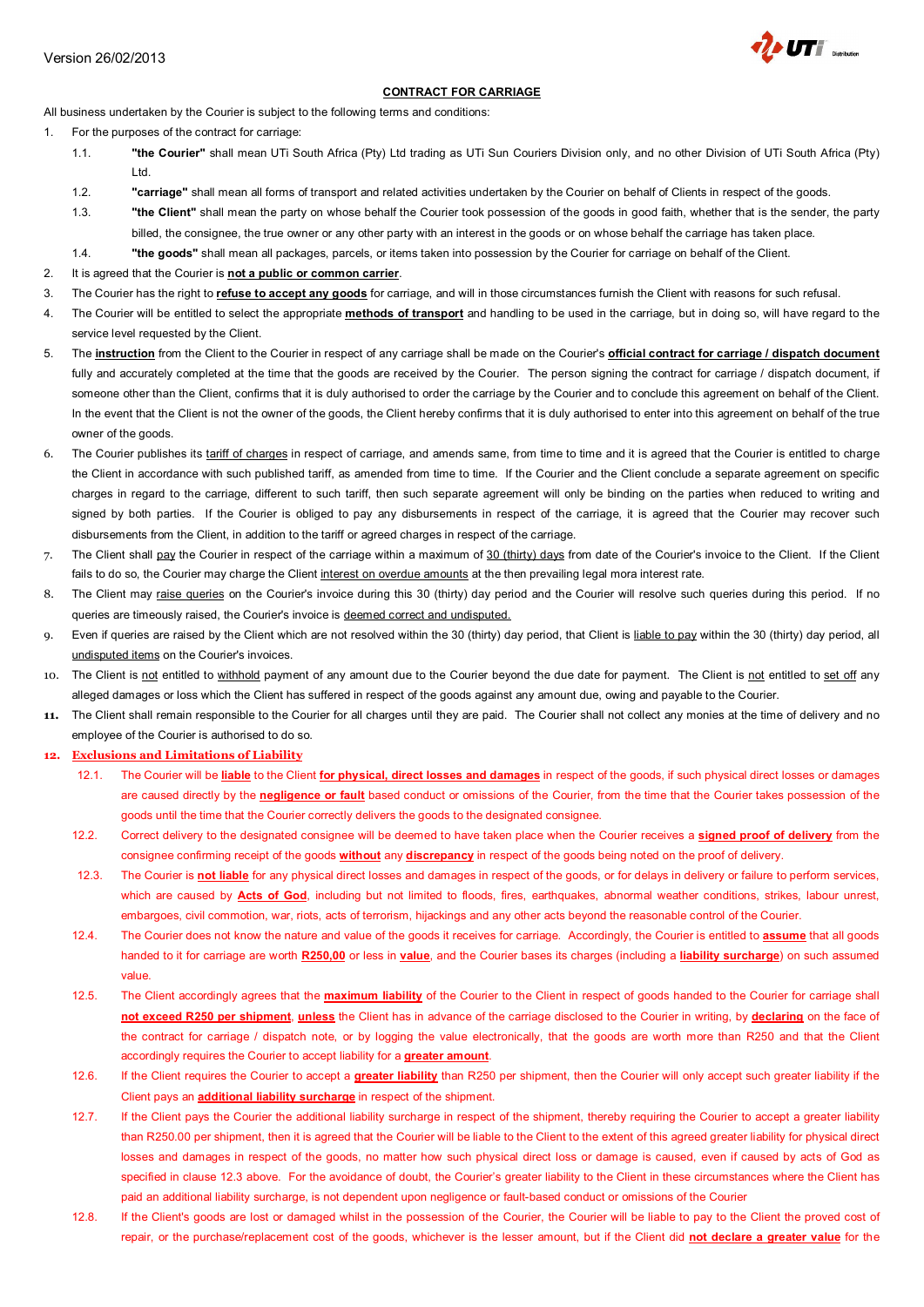

goods prior to carriage, then the **maximum liability** of the Courier to the Client for loss or damage will be the assumed valued of the goods, being **R250,00 per shipment**.

- 12.9. If the Courier is liable to pay any amount to the client for loss or damage in terms of the preceding clauses, then the Courier shall have the **right of salvage** in respect of those goods, and the client shall be obliged to reasonably assist the Courier to exercise such salvage right.
- 12.10. The Client is also able to **declare** in writing on the face of the contract for carriage / dispatch note, the value of any **incidental cost** which may be incurred by the Client if caused as a direct result of the Courier's delay, of more than 6 (six) hours in the case of express shipments, and a delay of more than 24 (twenty four) hours in the case of economy shipments. Again, if such declared incidental cost is declared by the Client, the Courier will accept liability for the declared incidental cost, subject to the Courier charging the Client an **additional liability surcharge**.
- 12.11. If the Client does **not declare** an **incidental cost value** prior to carriage, the Courier **will not be liable** for any incidental costs incurred by the Client, including but not limited to fines, penalties, loss of profit and the like.
- 12.12. Subject to Clause 12.1 the **Courier's liability** to the Client for physical direct loss or damage to the goods is also subject to the **exclusions** set out in the "**Institute Cargo Clauses A and Strikes (Cargo) Clauses**" issued by the London Institute Underwriters as amended by them from time to time.
- 12.13. The Courier's **maximum liability** to the Client for direct losses or damages in relation to the carriage or goods in the Courier's possession, custody or control shall **never exceed R100 000,00** per shipment, no matter what value is declared in respect of the goods or in respect of incidental costs as the Courier will not charge a liability surcharge for any amount greater than R100 000,00 per shipment.
- 12.14. Any **claim** by the Client in respect of direct loss or damage to the goods or in respect of incidental cost, must be submitted in writing within **7 days**  of date of dispatch, failing which the claim will be deemed waived by the Client and rejected by the Courier who will bear no liability to the Client whatsoever.
- 12.15. The Courier does **not carry dangerous goods**. If the Client nevertheless hands over dangerous goods to the Courier for carriage (regardless of whether the Courier has been advised of the nature of the goods), the **Client** agrees that it is **fully responsible** for ensuring that all requirements in relation to their carriage are complied with and that all relevant information is conveyed to the Courier by written notice, including but not limited to classification of the goods, proper packaging and presentation of the goods, preparation of the legally required declarations and labels. The Client furthermore agrees that any liability of any nature caused by, or arising from the carriage of dangerous goods in any circumstances will be for the Client's account.
- 12.16. The Courier does not wish to carry **fragile or valuable goods**, but if the Client nevertheless chooses to hand over such goods to the Courier (regardless of whether the Courier has been advised of the nature of the goods), then the Client shall pack and label such goods to minimise the additional risk associated with the carriage of such goods, and the Client agrees that the Courier will bear **no liability** whatsoever in regard to these goods howsoever caused.
- 12.17. The Courier does **not accept for carriage** any of the following classes of goods, and the Client therefore agrees that the Courier will bear **no liability** whatsoever in regard to carriage of:
	- 12.17.1. **Precious stones** and metals, jewellery and negotiable instruments;
	- 12.17.2. **Works of art**, heirlooms and other irreplaceable, sentimental or priceless items, including unique articles such as samples whose cost of creation is materially different to the normal cost of such goods;
	- 12.17.3. Any goods **exceeding R3 000,00 of value per kilogram** of gross mass;
	- 12.17.4. **Perishable goods** or goods likely to contaminate other goods or attract pests, radioactive materials, explosives and livestock.
- 12.18. It is agreed that the Courier is **not liable** at all for any **consequential losses or damages** of any nature relating to the carriage or the goods, no matter how such consequential losses or damages were caused or arose, even if the Courier knew or should have known of the likelihood of such damages accruing and/or even if caused by the negligence of the Courier.
- 12.19. The **Client indemnifies the Courier** against any claim of any nature whatsoever made against the Courier by any person or entity as a result of the loss, damage or delay in respect of the goods, which exceeds the agreed exclusions and limits of liability set out above.
- 13. If the Courier is **unable to effect delivery of the goods**, for reasons outside the control of the Courier, the Courier will take reasonable steps to **return the goods** to the Client at the cost of the Client.
- 14. The parties hereby **consent** to the **jurisdiction of the Magistrate's Court** in terms of Section 45 of the Magistrate's Court Act No. 32 of 1944 as amended, in respect of any legal action which may arise out of this contract for carriage.
- 15. Should either party institute legal action against the other arising out of this contract for carriage, it is agreed that the successful party shall be entitled to claim the **legal costs** incurred by it from the unsuccessful party on an **attorney and Client basis**.
- 16. The parties choose as their **domicilium** citandi et executandi for the delivery of all notices in terms of this contract for carriage, the address appearing on the written credit application or underlying contract signed by the parties.
- 17. It is agreed that **this contract** for carriage is **the only** binding and enforceable **agreement** between the parties, and that there are no verbal or written terms and conditions, whether express or implied, which are binding and enforceable between the parties if they are not contained in this written contract for carriage.
- 18. This written contract for carriage **may not be varied**, amended or cancelled unless such variation, amendment or cancellation is contained in a **written** document signed by both parties.
- 19. **No relaxation or indulgence** which either party may grant to the other is a waiver of the rights of that party, and that party shall not be precluded from exercising any rights which may have arisen in the past or which may arise in future.
- 20. This agreement and its interpretation is subject to the **laws of the Republic of South Africa**.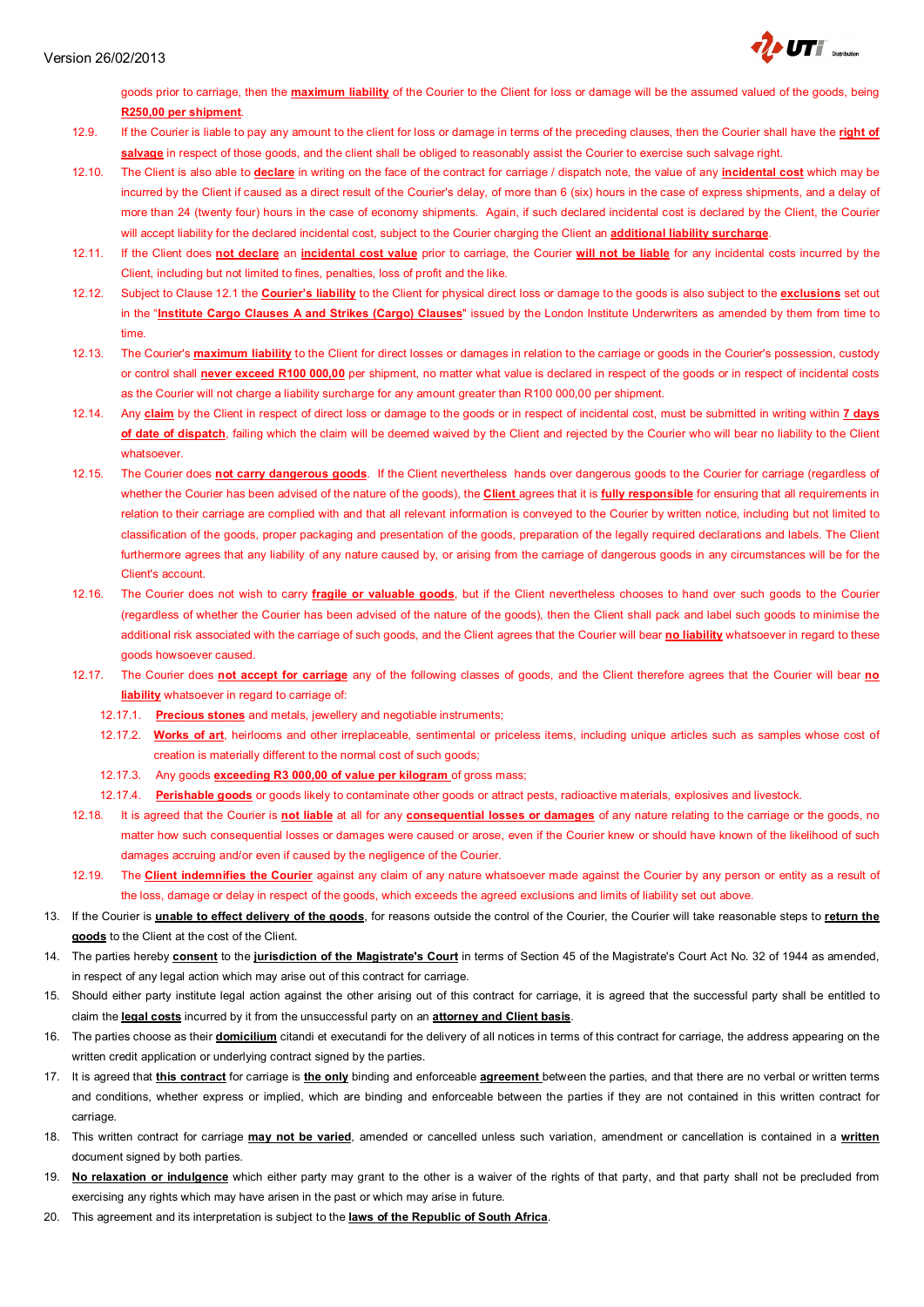

## **TERMS OF USE**

The terms and conditions of use of the UTi South Africa (Pty) Limited trading as UTi Sun Couriers Division ("UTi") portal, are as follows:-

#### 1. **Utilisation of this Portal**

- 1.1. Use by you of this UTi portal is offered to you conditioned on your acceptance, without modification of the terms, conditions and notices contained herein.
- 1.2. Your use of this portal constitutes your agreement to all such terms, conditions and notices.

## 2. **Modification of these Terms of Use**

UTi reserves the right to change the terms, conditions and notices under which the use of the UTi portal is offered and such terms, conditions and notices shall be deemed to be modified, and the user shall be deemed to have accepted such modified terms, conditions and notices as soon as the portal is used after such modification takes place.

#### 3. **Links to Third Party Sites**

- 3.1. The UTi portal may contain links to other websites, portals and electronic media ("linked sites"). The linked sites are not under the control of UTi and UTi is not responsible for the contents of any linked site, including without limitation any link contained in a linked site, or any changes or updates to a linked site.
- 3.2. UTi is not responsible for webcasting or any other form of transmission received from any linked site.
- 3.3. UTi is providing these links to you only as a convenience, and the inclusion of any link does not imply endorsement by UTi of the site or any association with its operators.

#### 4. **No Unlawful or Prohibited Use**

- 4.1. As a condition of your use of the UTi portal, you warrant to UTi that you will not use the UTi portal for any purpose that it is unlawful or prohibited by these terms, conditions and notices.
- 4.2. You may not use the UTi portal in any manner which could damage, disable, over-burden, or impair the UTi portal or interfere with any other party's use and enjoyment of the UTi portal.
- 4.3. You may not obtain or attempt to obtain any materials or information through any means not intentionally made available or provided through the UTi portal.

#### 5. **Use of Communication Services**

- 5.1. The UTi portal may contain bulletin board services, newsgroups, forums, communities and/or other message or communication facilities designed to enable you to communicate with a group (collectively "communication services"). You accordingly agree to use the communication services only to post, send and receive messages and materials that are proper and related to the particular communication service. By way of example, and not as a limitation, you agree that when you use the communication services, you will not:-
	- 5.1.1. defame, abuse, harass, stalk, threaten or otherwise violate the legal rights of others;
	- 5.1.2. publish, post, upload, distribute or disseminate any inappropriate, profane, defamatory, infringing, obscene, indecent or unlawful topic, name, material or information;
	- 5.1.3. upload files that contain software or other material protected by intellectual property laws unless you own or control the rights thereto or have received the necessary consents;
	- 5.1.4. advertise or offer to sell or buy any goods or services for any business purpose;
	- 5.1.5. falsify or delete any author attributions, legal or other proper notices or proprietary designations or labels of the origin or source of software or other material contained in a file that is uploaded;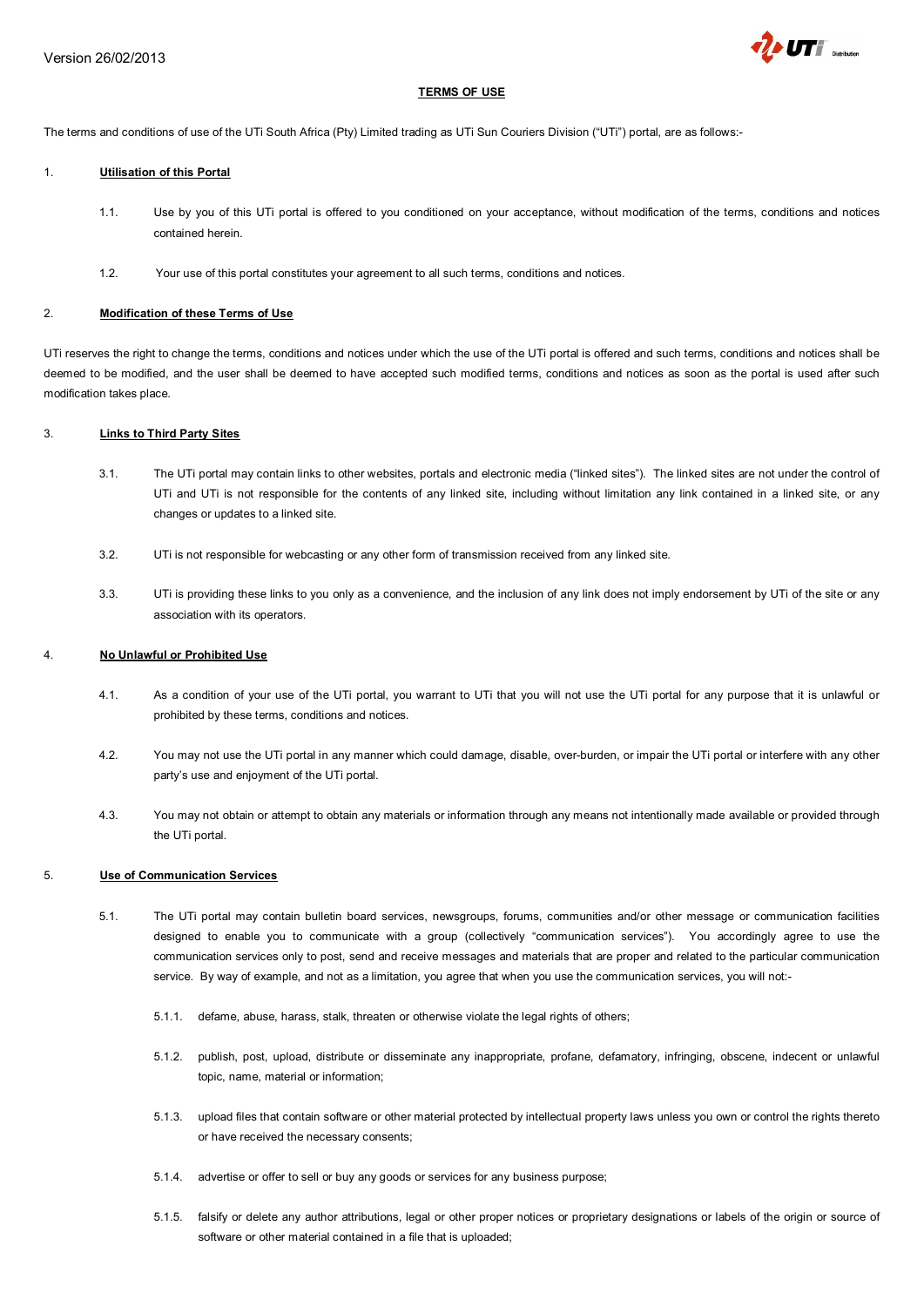

- 5.1.6. restrict of inhibit any other user from using and enjoying the communication services;
- 5.1.7. violate any applicable laws or regulations.
- 5.2. UTi has not obligation to monitor the communication services, but UTi reserves the right to review materials posted to a communication service and to remove any materials in its sole discretion and to terminate your access to any communication services at any time without notice for any reason whatsoever.
- 5.3. UTi reserves the right at all times to disclose any information as necessary to satisfy any applicable law, regulation, legal process or government request, or to edit, refuse to post or to remove any information or materials, in whole or in part, in UTi's sole discretion.
- 5.4. UTi does not control or endorse the content, messages or information found in any communication services and therefore UTi specifically disclaims any liability with regard to the communication services and any actions resulting from your participation in any communication services.

#### 6. **Accuracy of the Portal**

The portal may contain inadvertent inaccuracies or typographic errors. These will be correct by UTi at UTi's discretion, when they are discovered. UTi excludes any liability, obligation or responsibility in regard to the accuracy of the portal.

#### 7. **Viruses**

UTi makes all reasonable attempts to exclude viruses from the portal, but it cannot ensure this exclusion and no liability is accepted for viruses. Users are advised to take all appropriate safeguards before downloading information from the portal.

#### 8. **Liability Disclaimer**

- 8.1. UTi make no representations about the suitability, reliability, availability, timeliness and accuracy of the information, software, products, services and related graphics contained on the UTi portal for any purpose.
- 8.2. To the maximum extent permitted by applicable law, all such information, software, products, services and related graphics are provided "as is" without warranty or condition of any kind.
- 8.3. UTi hereby disclaims all warranties and conditions with regard to this information, software, products, services and related graphics, including all implied warranties or conditions of fitness for a particular purpose, title and non-infringement.
- 8.4. To the maximum extent permitted by applicable law, in no event shall UTi be liable for any direct, indirect, punitive, incidental, special, consequential damages or any other damages whatsoever including, without limitation, damages for loss of use, data or profits, arising out of or in any way connected with the use or performance of the UTi portal, with the delay or inability to use the UTi portal, the provision of or failure to provide services, or any information, software, products, services and related graphics obtained through the UTi portal or otherwise arising out of the use of the UTi portal, whether based in contract, delict, negligence, strict liability or otherwise, even if UTi has been advised of the possibility of damages.
- 8.5. Some jurisdictions do not allow limitations of implied warranties, and therefore the limitations and exclusions in this section may not apply to you. If you are dealing with us as a consumer, these provisions do not affect your statutory rights that cannot be waived, if any.
- 8.6. You agree and acknowledge that the limitations and exclusions of liability and warranty provided in these terms and conditions are fair and reasonable.

#### 9. **Termination/Access Restriction**

- 9.1. UTi reserves the right, in its sole discretion, to terminate your access to the UTi portal and the related services or any portion thereof at any time, without notice.
- 9.2. To the maximum extent permitted by law, this agreement is governed by the laws of the Republic of South Africa and you hereby consent to the exclusive jurisdiction of the South African Courts in respect of all disputes arising out of or relating to the use of the UTi portal.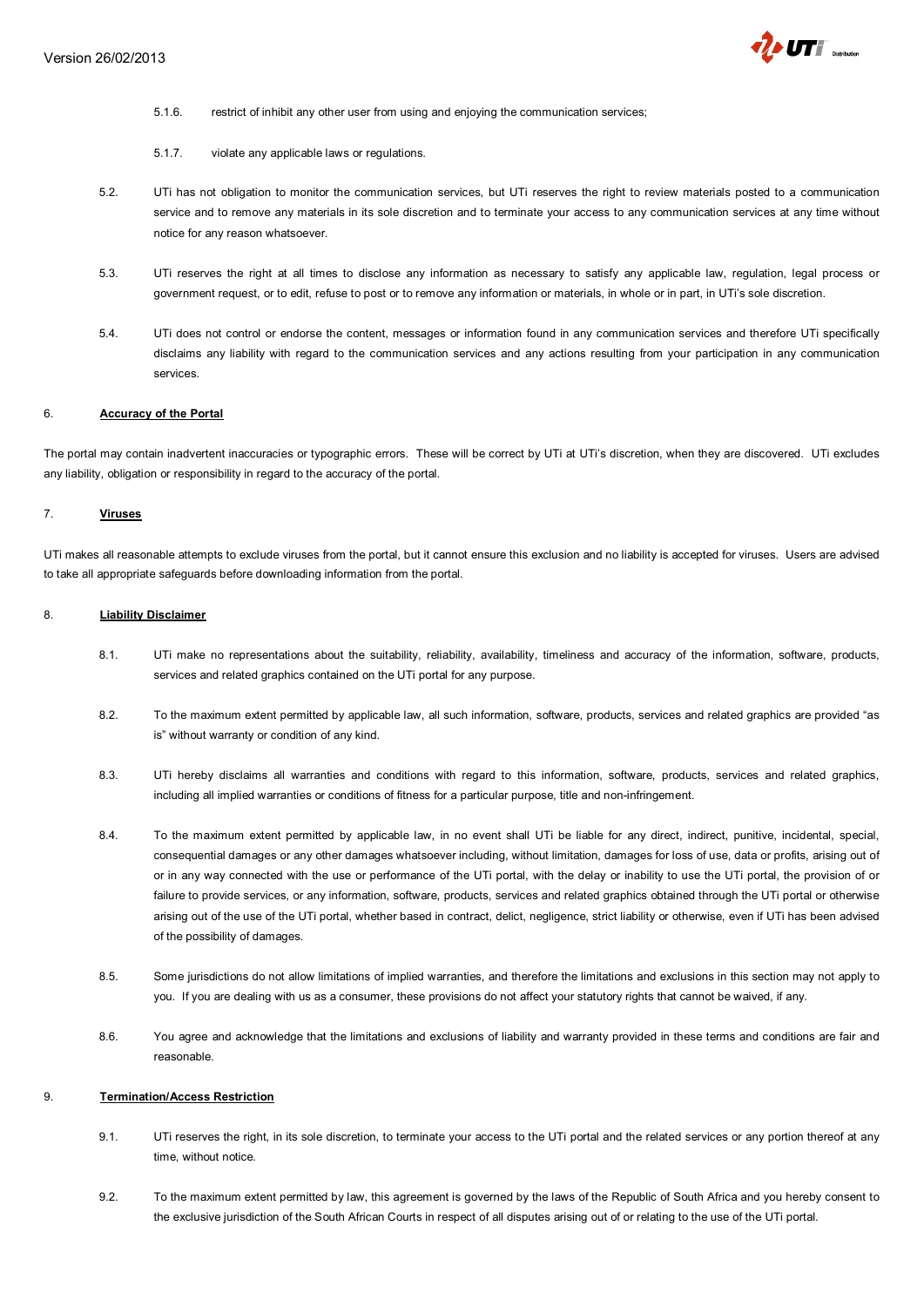

- 9.3. If any part of this agreement is determined to be invalid or unenforceable, then the invalid or unenforceable provision will be deemed superseded by a valid, enforceable provision that most closely matches the intent of the original provision and the remainder of the agreement shall continue in effect.
- 9.4. Unless otherwise specified herein, this agreement constitutes the entire agreement between the user and UTi with respect to the UTi portal and it supersedes all prior or contemporaneous communications and proposals, whether electronic, oral or written between the user and UTi with respect to the UTi portal.

#### 10. **Copyright and Trademarks**

All content of the UTi portal, and all trademarks and trade names of UTi may not be copied, downloaded, reproduced, used, modified or distributed in any way (except as an integral part of your use of the UTi portal for lawful purposes) without prior written permission.

## **PRIVACY POLICY**

- 1. UTi is committed to protecting your privacy and developing technology that gives you a safe online experience. This statement privacy policy applies to the UTi portal and governs data collection and usage.
- 2. By using the UTi portal you consent to the data practices described in this policy.

## 3. **Collection of Your Personal Information**

- 3.1. UTi may collect personally identifiable information, such as your name, address or telephone number.
- 3.2. There is also information about your computer hardware and software that is automatically collected by UTi which can include things such your IP address, browser type, domain name, access times and the like.
- 3.3. This information may be used by UTi for the operation of this service, to maintain the quality of this service and to provide general statistics regarding use of the UTi portal.
- 3.4. Please note that if you directly disclose personally identifiable information or personally sensitive data through the UTi portal on public message boards or to other persons or third parties who may have access to the information, this information may be collected and used by others.
- 3.5. UTi encourages you to review the privacy statements of other websites, portals and linked sites which you may access from the UTi portal so that you understand how those linked sites use and share your information.

#### 4. **Use of Your Personal Information**

- 4.1. UTi collects and uses your personal information to operate the UTi portal.
- 4.2. UTi also uses your personally identified information to inform you of other products or services available from UTi and its affiliates.
- 4.3. UTi may also contact you via surveys to conduct research about your opinion of current services or the potential new services that may be offered or your experience in using the UTi portal.
- 4.4. UTi does not sell, rent or lease its customer lists to third parties.
- 4.5. However, UTi may share data with trusted partners to help UTi perform statistical analysis, send you e-mails, provide customer support or arrange for deliveries. All such third parties are prohibited from using your personal information except to provide these services to UTi and they are required to maintain the confidentiality of your information.
- 4.6. UTi will disclose your personal information, without notice to you, only if required to do so by law and in the good faith belief that such action is necessary.

## 5. **Security of Your Personal Information**

UTi will secure your personal information from unauthorised access, use or disclosure, in a controlled secure environment.